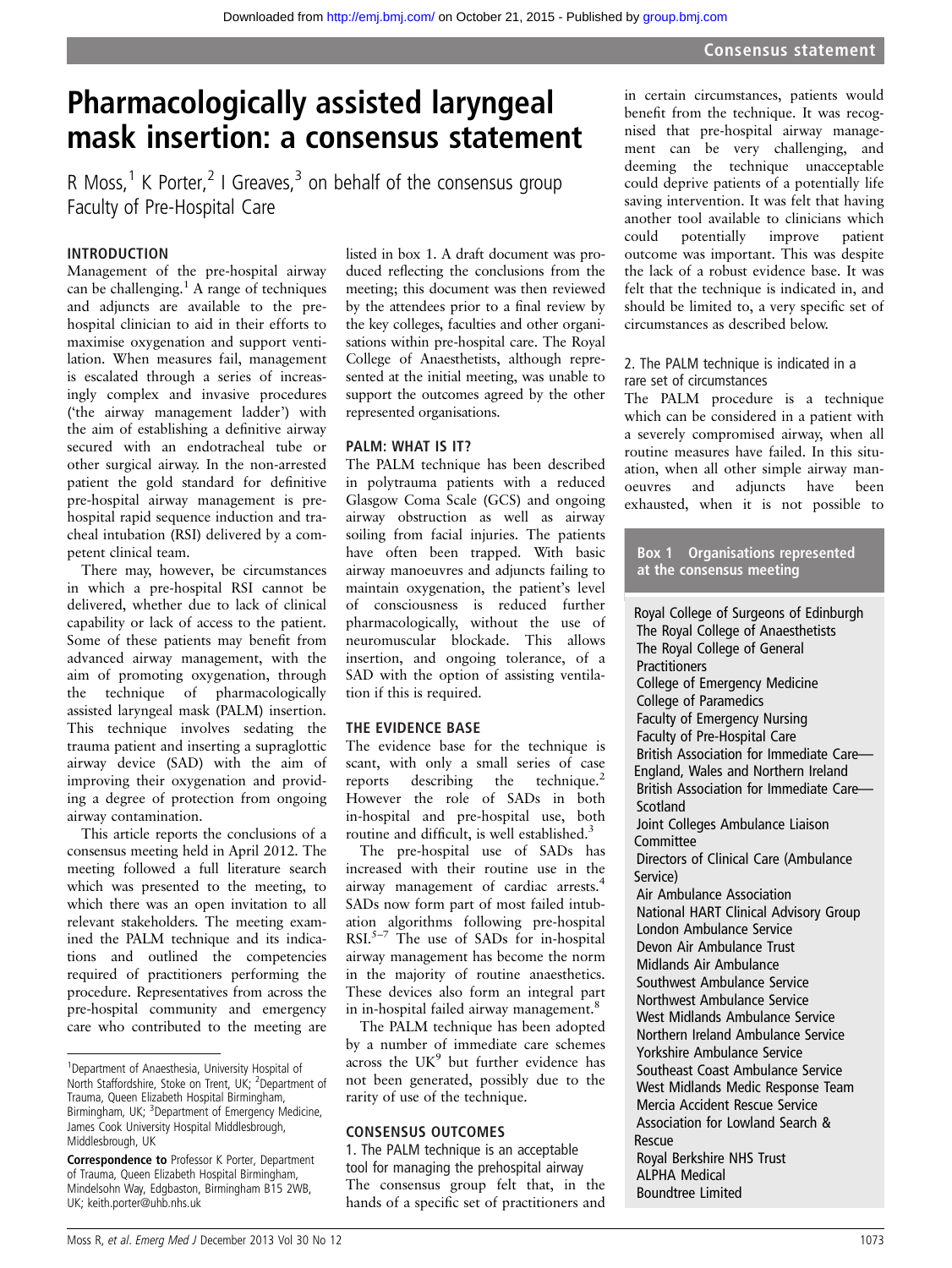# Consensus statement

deliver a pre-hospital RSI, and when the patient remains hypoxic, performing the PALM procedure is a potentially life saving option.

#### 3. The PALM procedure is a rescue technique

PALM is not to be considered an 'easy alternative' to a pre-hospital RSI. The procedure is located on the airway management ladder in a similar position to a surgical airway. Indeed a surgical airway is considered an alternative to the procedure and will be the rescue technique of choice if the PALM fails.

# Equipment and procedure

The consensus group also outlined the necessary equipment and the manner in which the procedure should be carried out.

#### 4. The PALM procedure should be checklist driven

It was recognised that the PALM procedure is likely to be time critical and performed in the most difficult of circumstances. However it was felt that the use of a brief checklist should be encouraged in order to avoid errors. In addition a checklist, and talk through of the procedure, might help other emergency service personnel present who are not familiar with the technique.

#### 5. At least a second generation SAD should be used

The majority of failed airway algorithms use second generation SADs. Given this, and together with the added potential benefits of gastric drainage channels and tolerance of higher airway pressures, it was felt that devices with these designs should be used. Differing models and designs were discussed but no preference was expressed for any particular brand or design of SAD.

# 6. End-tidal  $CO<sub>2</sub>$  monitoring is mandatory

The use of end-tidal  $CO<sub>2</sub>$  (ETCO<sub>2</sub>) monitoring is mandatory for post-insertion confirmation of adequate ventilation, and ongoing management of ventilation if it is required. The use of  $ETCO<sub>2</sub>$  monitoring prior to insertion of the SAD is to be encouraged. The minimum monitoring standards appropriate for patient sedation should also be adhered to.

#### 7. No preference is expressed for any particular drug

Both midazolam and ketamine were felt to be appropriate drugs for use in PALM. There is little evidence to guide agent choice, and the use of a combination of agents might be appropriate in some patients. The final drug choice must depend on clinician familiarity and experience.

#### 8. No preference is expressed for any particular dosing regime

The original case reports describe the use of graduated doses of midazolam based on the patient's GCS. It was felt that this might be too didactic and that the required dose of drug is likely to vary according to patient physiology and condition.<sup>10</sup>

# 9. Flumazenil is highly unlikely to have a role in managing the PALM patient

While it was recognised that flumazenil must be available wherever midazolam is administered, in accordance with National Patient Safety Agency guidance, it was also felt that there was no role for flumazenil to reverse the effects of midazolam. Dosing of midazolam should be carried out judiciously and the well-known side effects, such as respiratory depression, anticipated.

# 10. The PALM procedure should only be carried out by practitioners of level 7 or above competences

The consensus group gave lengthy consideration to the level of experience and training that a practitioner performing the PALM procedure should have. The final decision recognised a number of points: the fact that this procedure has the clear potential to cause patient harm; the difficulty associated with sedating a critically ill patient with a compromised airway; and the lack of robust evidence surrounding the technique.

The PALM procedure should only be carried out by a practitioner of level 7 or above. These practitioners will be highly trained, experienced pre-hospital practitioners, working within their scope of practice, under a robust governance framework. The use of the procedure within a region must be agreed by the local ambulance service medical director. The practitioner must be skilled at managing the ongoing sedation and transfer of a critically ill patient and also competent at managing any adverse incidents. The practitioner must be capable of performing a surgical airway.

#### 11. The availability of a trained assistant, familiar with the procedure would be advantageous

If possible, having a second clinician present, who has undergone training and is familiar with the procedure, will aid in the checking of equipment, completion of the checklist and SAD insertion. This may help to streamline the procedure and reduce the risk of adverse events, as well as ensuring its appropriateness.

# 12. The training required to achieve competency in performing the PALM procedure must include in-hospital insertion of SADs, simulation training and training in the transfer of critically ill patients

It was felt by the consensus group that simulation training in SAD insertion was not sufficient to achieve competency in their use as part of the PALM procedure. Familiarity, either through routine use as part of the clinician's practice, or through training time spent inserting SADs in a supervised clinical setting is needed to learn the psychomotor skill of SAD insertion. Simulation training should play a key role in training for the PALM procedure in the pre-hospital environment. Emphasis should also be placed on the need for high quality ongoing patient care during transfer to definitive care. The ability to demonstrate retention of skills through reappraisal is also required.

The consensus group recognised that satisfying these experience and training requirements may restrict the technique to a limited number of clinicians. It was felt that this restriction is appropriate at this time given the lack of evidence surrounding the technique.

# 13. Data should be collected and collated at a national level for all patients who receive the PALM procedure

The consensus group highlighted the need for new evidence to help guide future recommendations regarding PALM. In order that valuable evidence for the technique can be generated, and given the rarity of its use, the group felt that all clinicians performing the technique should contribute every case to a centrally held national database.

# **CONCLUSIONS**

This consensus statement enables the PALM technique to become a recognised tool for pre-hospital practitioners faced with life-threatening airway compromise. It sets out the rare circumstances in which this rescue technique could be employed and it describes the experience and training needed by a clinician performing the procedure.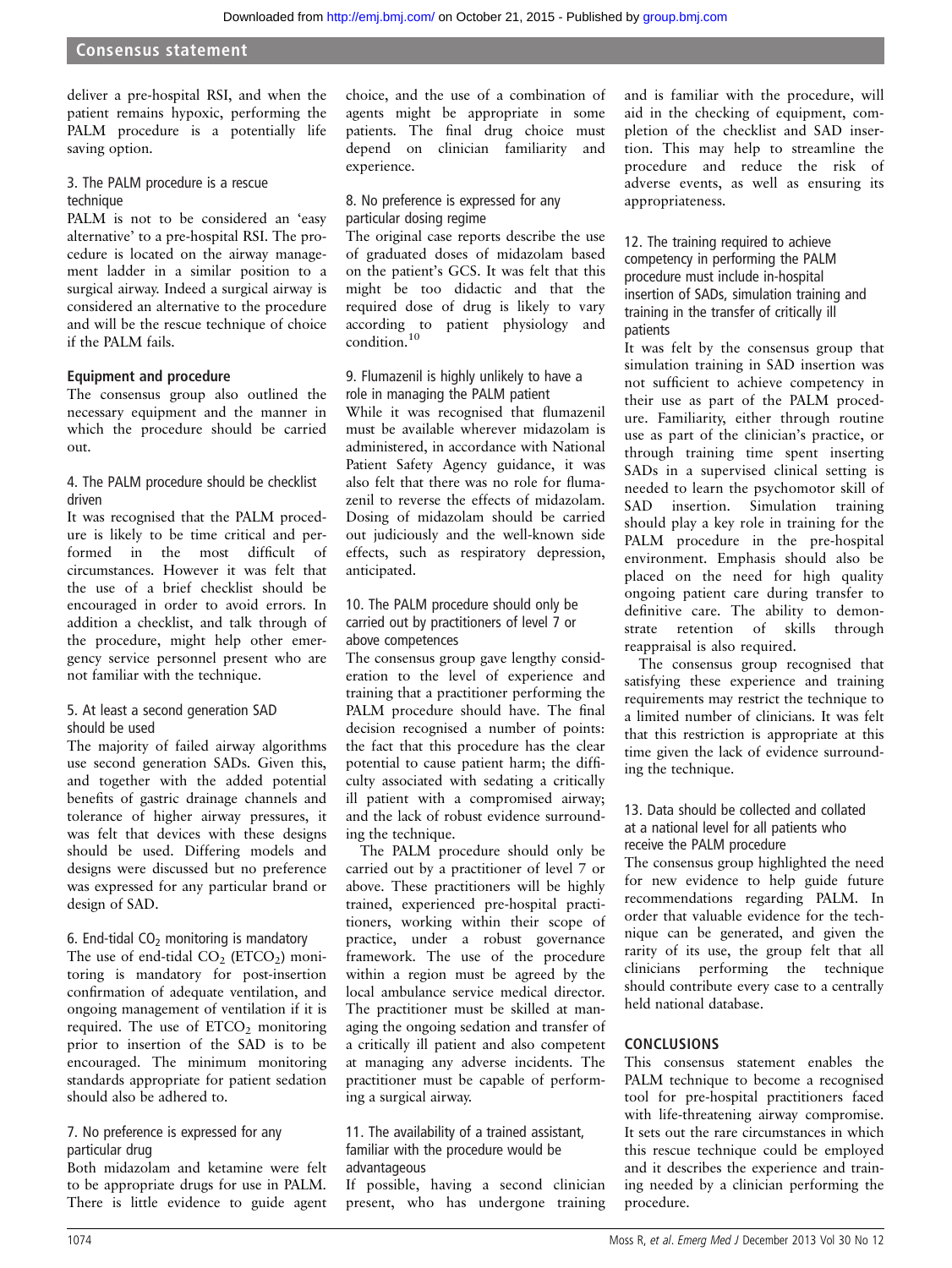It is hoped that, by generating an evidence base regarding this technique, future decisions regarding the PALM procedure's position in pre-hospital airway management can be more clearly defined.

Contributors RM was the originator of the manuscript, JP was the consensus facilitator and IG provided an overview.

Funding Faculty of Pre-Hospital Care.

#### Competing interests None.

Provenance and peer review Commissioned; internally peer reviewed.

▶ Additional material is published online only. To view please visit the journal online ([http://dx.doi.org/10.](http://dx.doi.org/10.1136/emermed-2013-203215) [1136/emermed-2013-203215\)](http://dx.doi.org/10.1136/emermed-2013-203215)

To cite Moss R, Porter K, Greaves I, et al. Emerg Med J 2013;30:1073–1075.

Received 17 September 2013 Accepted 23 September 2013 Emerg Med J 2013;30:1073–1075. doi:10.1136/emermed-2013-203215

#### **REFERENCES**

- Schmid M, Mang H, Ey K, et al. Prehospital airway management on rescue helicopters in the United Kingdom. Anaesthesia 2009;64:625–31.
- 2 Mason AM. Prehospital use of the intubating laryngeal mask airway in patients with severe polytrauma: a case series. Case Rep Med 2009. doi:10.1155/2009/938531
- 3 Verghese C, Brimacombe J. Survey of LMA usage in 11,910 patients—safety and efficacy for conventional and nonconventional usage. Anesth Analg 1995;82:129–33.
- 4 Deakin CD, Clarke T, Nolan J, et al. A critical reassessment of ambulance service airway management in prehospital care: Joint Royal Colleges Ambulance Liaison Committee Airway Working Group, June 2008. Emerg Med J 2010;27:226–33.
- 5 Grier G, Bredmose P, Davies G, et al. Introduction and use of the ProSeal laryngeal mask airway as a rescue device in a pre-hospital trauma anaesthesia algorithm. Resuscitation 2009;80:138–41.
- 6 Timmermann A, Russo SG, Rosenblatt WH, et al. Intubating laryngeal mask airway for difficult out-of-hospital airway management: a prospective evaluation. Br J Anaesth 2007;99:286–91.
- 7 Le Cong M. Flying doctor emergency airway registry: a 3-year, prospective, observational study of endotracheal intubation by the Queensland section of the Royal Flying Doctor Service of Australia. Emerg Med J 2012;29:249-50.
- 8 Henderson JJ, Popat MT, Latto IP, et al. Difficult Airway Society guidelines for management of the unanticipated difficult intubation. Anaesthesia 2004;59:675–94.
- 9 British Association for Immediate Care (BASICS) Census, 2011.
- 10 Rapid Response Report: NPSA/2008/RRR011: Reducing risk of overdose with midazolam injection in adults.